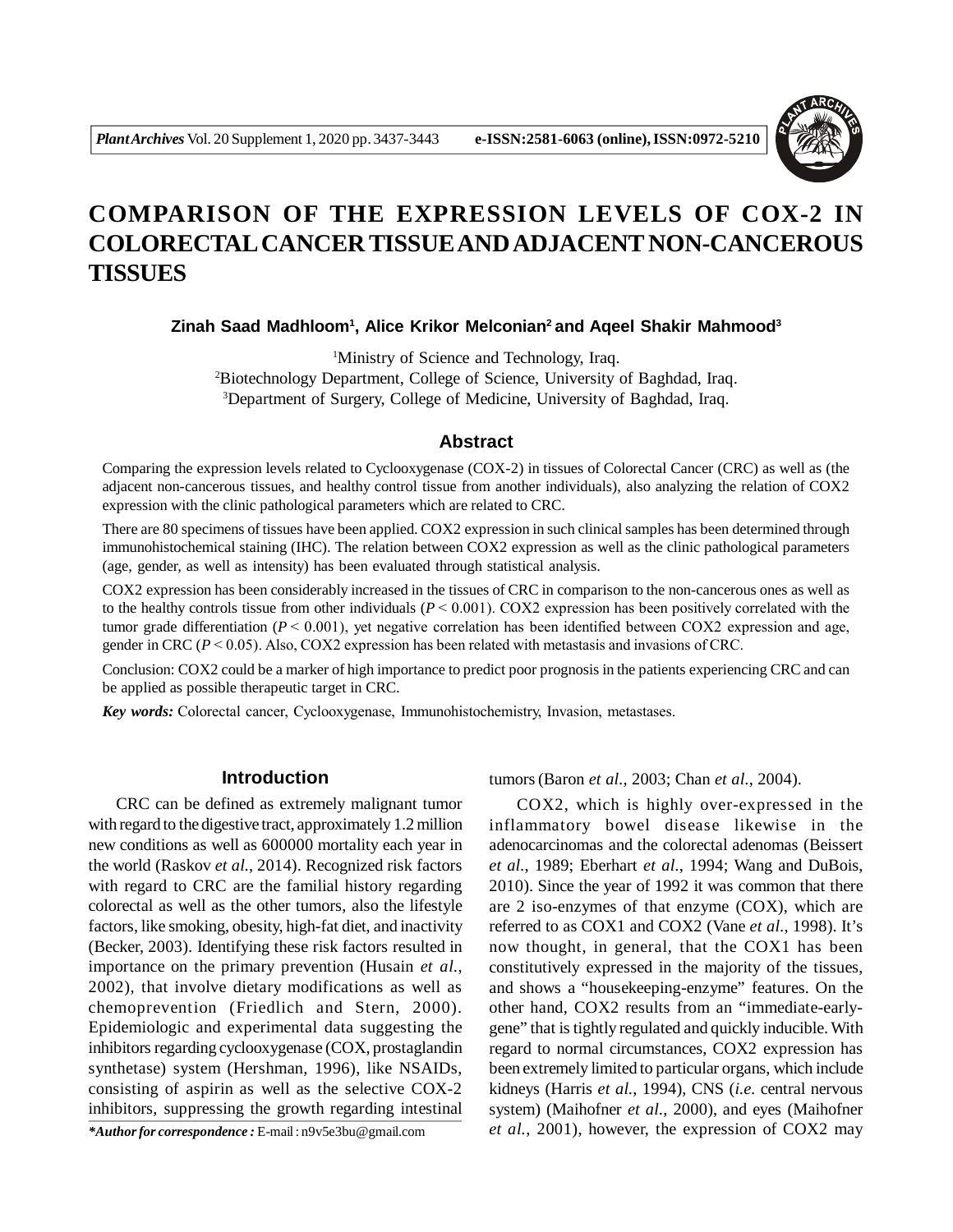increase dramatically in a variety of tissues, which follows initiating transcription via activating factors, which include various pro-inflammatory cytokines, tumor promoters, or growth factors (Vane *et al.*, 1998). What is interesting, is that COX2 has been discovered as highly expressed in specimens of tumor in patients that have Colorectal Cancer (Eberhart *et al.*, 1994; Kargman *et al.*, 1995; and Dimberg *et al.*, 1999). The activity of COX2 inhibition is mostly considered to be accounting for the activity of NSAIDs chemo prevention against FAP and Colorectal Cancer in humans (Sheng *et al.*, 1997; Steinbach *et al.*, 2000). There is an importance in noting that some cytokines which has a role in inducing COX2 were discovered to be expressed in Colorectal Cancer, in particular IL1-beta and IL6 (Kinoshita *et al.*, 1999; and Piancattelli *et al.*,1999).

# **Materials and Methods**

## **Specimens**

Fresh specimens (80) of colorectal tissues were collected from patients with CRC ( $n = 42$ ) beside healthy control individuals (n=10). Likewise; (n = 28) CRC samples from  $(n = 42)$  were matched with adjacent normal tissue  $(n = 28)$ . All these specimens were obtained from patients underwent colonoscopy and segmental colonic resections, those that were diagnosed as having colorectal cancer with different grades or healthy tissues (proved by histopathological examination) were considered as a control group.

All these tissue samples were collected from patients; admitted maintained in different hospitals in Baghdad city during the period of March/2018 to April/2019.

All sought after datum on demographic and clinical histopathological parameters which was gained from the patient's medical records and designed information sheet. The exclusion criteria was on patients for CRC patients including chemotherapy or radiation treatments prior surgery, also excluded the patients who had another malignancies or polyps in another organs (Purcell *et al*., 2017). All participants received conventional bowel preparation without preoperative antibiotic administration.

#### **Histopathological Examination**

It has been performed on the basis of the approach regarding Galeazzi *et al.*, (1999). The histopathological examination of the colon tissues which were selected from the patients of CRC were determined after fixing, and sectioning the organs, then staining them as well as Immunohistostaining. All these were performed in the Educational Laboratories in the City of Medicine as follows:

## **Preparation of Histological Sections:**

At the moment of eradication the part of colon tissue (ex: Ascending, Transverse, Descending, Sigmoid) or Rectum was removed and then washed with phosphate buffer saline (PBS), preserved and fixed in 10% formalin for (24- 48)hr,then the section was washed up with tap water and processed with a set of increasing ethanol concentrations (70%, 80%, 90% and absolute ethanol) for 2hr at each concentration. After that, the tissue was clarified in xylene for 2hr, then it was impregnated in melting paraffin at 60-70ºC for 1hr. The tissue was embedded in paraffin blocks and waited to be solidified, finally it was sectioned using a microtome at slices of (5- 6µm) and they have been mounted on the slides. The sections of tissue have been stained with the eosin stains and hematoxylin, after that the cell morphology has been identified under light microscopy. The upcoming phase has been to prepare positive charge slides.

## **Immunohistochemically examination:**

## **Specimen preparation for IHC staining:**

Human cancer tissue sections were subjected to immunohistochemistry analysis with the use of Pathinsitu System (Panthinsitu / USA) and PolyExcel HRP/DAB Detection System (Pathinsitu / USA) in the basis of the instructions of the manufacturer.

#### **Antibody dilutions:**

COX-2, are concentrated antibodies, hence diluted them with antibodies diluent according to company (Pathinsitu) sheet enclosed with them:

COX-2 was diluted by the ratio of 1:50-1:100 (according to the sheet between 50 -100), by taking 1% bovine serum albumin (BSA) and 0.05% Sodium azide (NaN3). The antibody dilution as well as the protocol might be different on the basis of specimen preparation as well as specific application.

#### **Positive Control markers:**

Sample biopsies of Colon Ca which were known to be positive for the immune marker we intended to use, were prepared and used as positive control for COX-2 (Tissues recognized for expressing antigens of interest have been applied as positive controls).

## **Negative Control markers:**

For the negative control, the primary antibody was replaced with PBS.

#### **Immunohistostaining steps:**

This was accomplished according to González-Quezada *et al.*, (2018).

Finally, slide's evaluation has been achieved through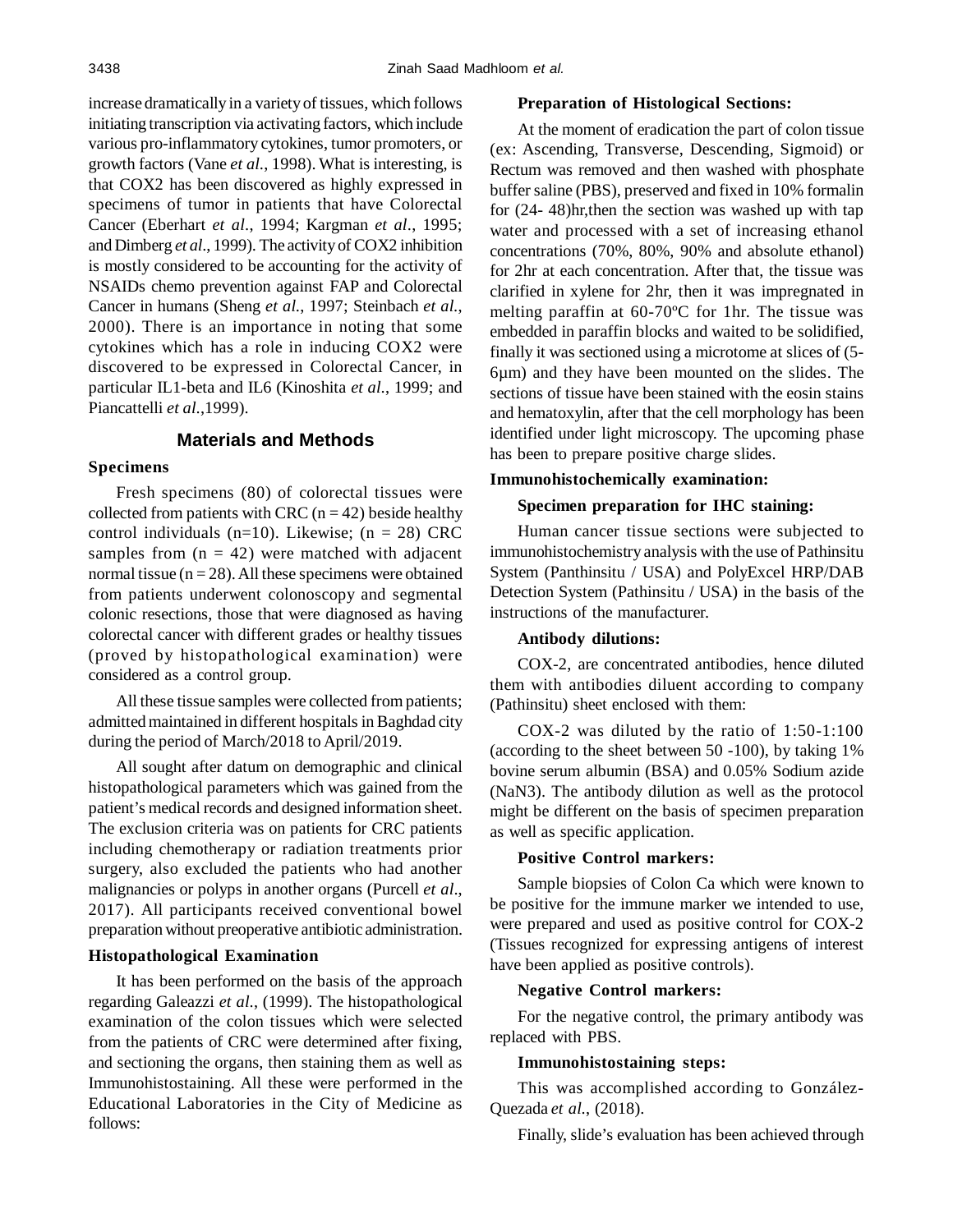pathologists blinded to the characteristics of patient. The slides have been scored in the following way on the basis of the approach suggested via Rasheed, (2012): the intensity regarding staining has been classified from 0 to 3, as  $0(-)$  negative,  $1(+)$  low or weak,  $2(+)$  moderate, and  $3$ (+++) high or strong. The extent regarding staining (score) indicated as the percentage related to positive cells in association to the whole tumor area, has been classified from 0 to 3, as 0(0%), 1(10-20%), 2(20-50%),  $3(>50\%)$ .

#### **Statistical analysis**

Data analysis has been conducted with the use of available statistical package of SPSS-25. The data have been proved in simple measure of frequency, standard deviation, mean, as well as range (minimum-maximum values).

The significance of difference of different percentages (qualitative data) has been tested with the use of Pearson Chi-square test  $(c^2$ -test) with application regarding Yate's correction or Fisher Exact test when applicable. Statistical significance has been considered when P value has been equal or not more than 0.05.

#### **Results**

#### **H&E stained**

The results of intensity of the stains (grade of differentiation) was classified from 0 to 3, as  $0(-)$  negative,  $1(+)$  low , weak, or poorly,  $2(+)$  moderate, and  $3(++)$ high , strong, or well differentiated (Fig. 1).

# **COX-2 expression in CRC**

The results of cyclooxygenase COX2 illustrated an increased in COX2 expression [from score  $(+1, +2, +3)$ ] Figures (2A), (2B), and (2C) respectively as well as positive stained cells have been seen in cancer cells of patient in comparison to healthy control, and adjacent normal tissues. Hence the results of statistical analysis indicated a significantly increased COX2 expression in CRC tissue compared with adjacent controls as well as healthy control individuals (Table 1), and (Table 2); while no significant association between adjacent normal tissue compared with healthy control tissue (Table 3). As well as no significant relation between COX-2 expression and other clinic pathological variables (age, gender) were present (Table 4).

## **Discussion**

COX-2, that is considered to be highly over-expressed with regard to inflammatory bowel disease in addition to colorectal adenomas and adenocarcinomas (Eberhart *et al.*, 1994; Masuda *et al.*, 1995; Wang and Dubois, 2010). Other researches specified that elevated expression regarding COX-2 as well as elevated production with regard to the prostaglandins in the intestinal epithelial cells is protecting cells from apoptosis as well as stimulating creating angiogenic factors (Bruno *et al.*, 2010; Buchanan and DuBois, 2006).

A study implemented via Bertagnolli *et al.*, (2006) indicated considerable elevation in the COX-2 protein expression regarding tumor tissue in comparison to paired normal mucosa that has been accompanied with elevated levels of mRNA specified via semiquantitative reverse transcriptase PCR. Furthermore, a study conducted via Cianchi *et al.*, (2001) examined up-regulation related to the COX-2 protein expression (over-expression) with regard to the tumor specimens in comparison to the adjacent normal mucosa. Furthermore, COX-2 has been over-expressed in tumor tissue in comparison to normal colonic mucosa (Dimberg *et al.*, 1999). Results obtained from a study by Kazem *et al.*, (2014) indicated that in the normal adjacent colonic mucosa, COX2 has been totally absent in addition to Kazem and coworkers (2014) provided statistically considerable relation COX2 positivity scores and pathological grade, being at high end for badly differentiated tumors; that is in accordance with the results of the presented study. A study conducted via Wu and



**Fig. 1:** Colonic cancer tissue biopsy shows: **A-** Poorly differentiation, H&E stain (400x), **B-** Moderately differentiated stained in H&E (400x). **C-** Well differentiated stained in H&E (400 x).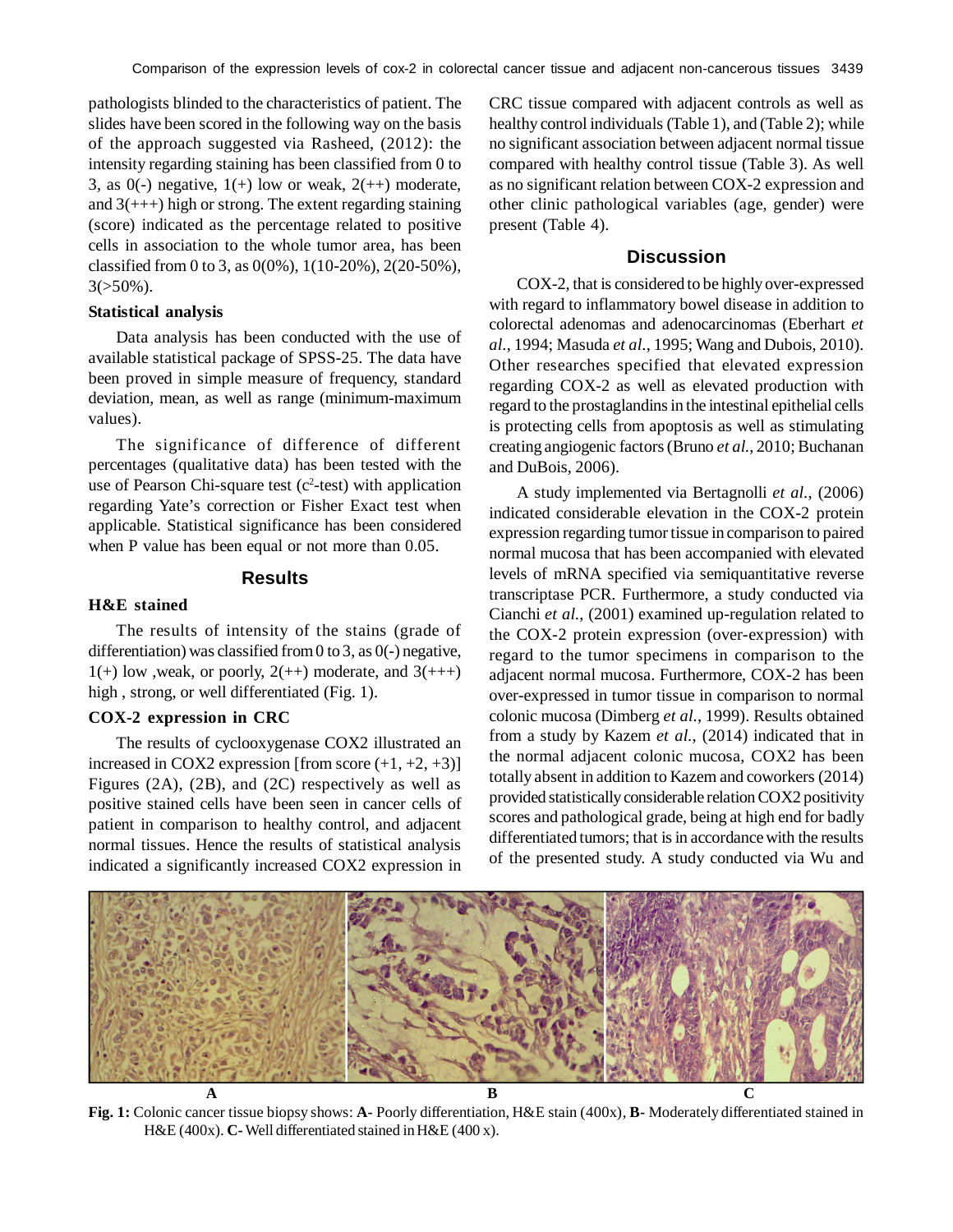

**Fig. 2:** COX-2 IHC Scores expression: **A-** COX-2 IHC Score +1 expression (400x)., **B-** COX-2 IHC Score +2 expression (400x)., **C-**COX-2 IHC Score +3 expression (400x).

**Table 1:** The data regarding the significant expression of COX2scoring and intensity of stain in patient's cancer tissue compared to healthy control individual's tissue.

|                                                                                          |                |               | <b>Patient "Cancer"</b><br>tissue" $(n=42)$ | <b>Healthy</b><br>$control(n=10)$ |      |  |  |  |
|------------------------------------------------------------------------------------------|----------------|---------------|---------------------------------------------|-----------------------------------|------|--|--|--|
|                                                                                          | N <sub>0</sub> | $\frac{6}{9}$ | N <sub>0</sub>                              | $\frac{0}{0}$                     |      |  |  |  |
| COX2 Score                                                                               | [0]            |               |                                             |                                   | 70.0 |  |  |  |
|                                                                                          | $[+1]$         | 6             | 14.3                                        | 3                                 | 30.0 |  |  |  |
|                                                                                          | $[+2]$         | 13            | 31.0                                        |                                   |      |  |  |  |
|                                                                                          | $[+3]$         | 23            | 54.8                                        |                                   |      |  |  |  |
| P value compared to healthy control tissue<br>$0.0001*$                                  |                |               |                                             |                                   |      |  |  |  |
| COX2 Intensity                                                                           | [0]            |               |                                             | 7                                 | 70.0 |  |  |  |
|                                                                                          | $[+]$          | 11            | 26.2                                        | 3                                 | 30.0 |  |  |  |
|                                                                                          | $[++]$         | 13            | 31.0                                        |                                   |      |  |  |  |
|                                                                                          | $[+++]$        | 18            | 42.9                                        |                                   |      |  |  |  |
| P value compared to patient normal tissue<br>$0.0001*$                                   |                |               |                                             |                                   |      |  |  |  |
| *Significant difference between proportions using Pearson Chi-square test at 0.05 level. |                |               |                                             |                                   |      |  |  |  |

**Table 2:** The data regarding the significant expression of COX2 scoring and intensity in patient's cancer tissue compare to patient's adjacent tissue.

|                                                                                          |                |      | <b>Patient "Cancer"</b><br>tissue" $(n=28)$ | Patient "Adjacent"<br>normal tissue" $(n=10)$ |      |  |  |  |
|------------------------------------------------------------------------------------------|----------------|------|---------------------------------------------|-----------------------------------------------|------|--|--|--|
|                                                                                          | N <sub>0</sub> | $\%$ | N <sub>0</sub>                              | $\frac{6}{9}$                                 |      |  |  |  |
| COX2 Score                                                                               | [0]            |      |                                             | 16                                            | 57.1 |  |  |  |
|                                                                                          | $[+1]$         | 5    | 17.9                                        | 9                                             | 32.1 |  |  |  |
|                                                                                          | $[+2]$         | 8    | 28.6                                        | 3                                             | 10.7 |  |  |  |
|                                                                                          | $[+3]$         | 15   | 53.6                                        |                                               |      |  |  |  |
| P value compared to patient adjacent tissue                                              |                |      | $0.0001*$                                   |                                               |      |  |  |  |
| COX2 Intensity                                                                           | [0]            |      |                                             | 16                                            | 57.1 |  |  |  |
|                                                                                          | $[+]$          | 6    | 21.4                                        | 9                                             | 32.1 |  |  |  |
|                                                                                          | $[++]$         | 9    | 32.1                                        | $\mathfrak{D}$                                | 7.1  |  |  |  |
|                                                                                          | $[+++]$        | 13   | 46.4                                        |                                               | 3.6  |  |  |  |
| P value compared to patient adjacent tissue<br>$0.0001*$                                 |                |      |                                             |                                               |      |  |  |  |
| *Significant difference between proportions using Pearson Chi-square test at 0.05 level. |                |      |                                             |                                               |      |  |  |  |

Sun, (2015) assumed that high COX2 protein expression has been considerably related with the tumor differentiation. COX-2 has been upregulated in approximately 85-90% regarding primary human CRCs (Hull *et al.*, 2000). Method's statistical analysis (malignant vs normal tissue from same patient) samples indicated no considerable difference in respective intensity scores which are related to COX-2 in malignant and normal. COX-2 expression has been considerably high in malignant epithelial cells in the case of comparison with the adjacent normal epithelium (*P* = 0.003) (Charalambous *et al.*, 2009). Nuclear factor-*k*B can be considered as inducible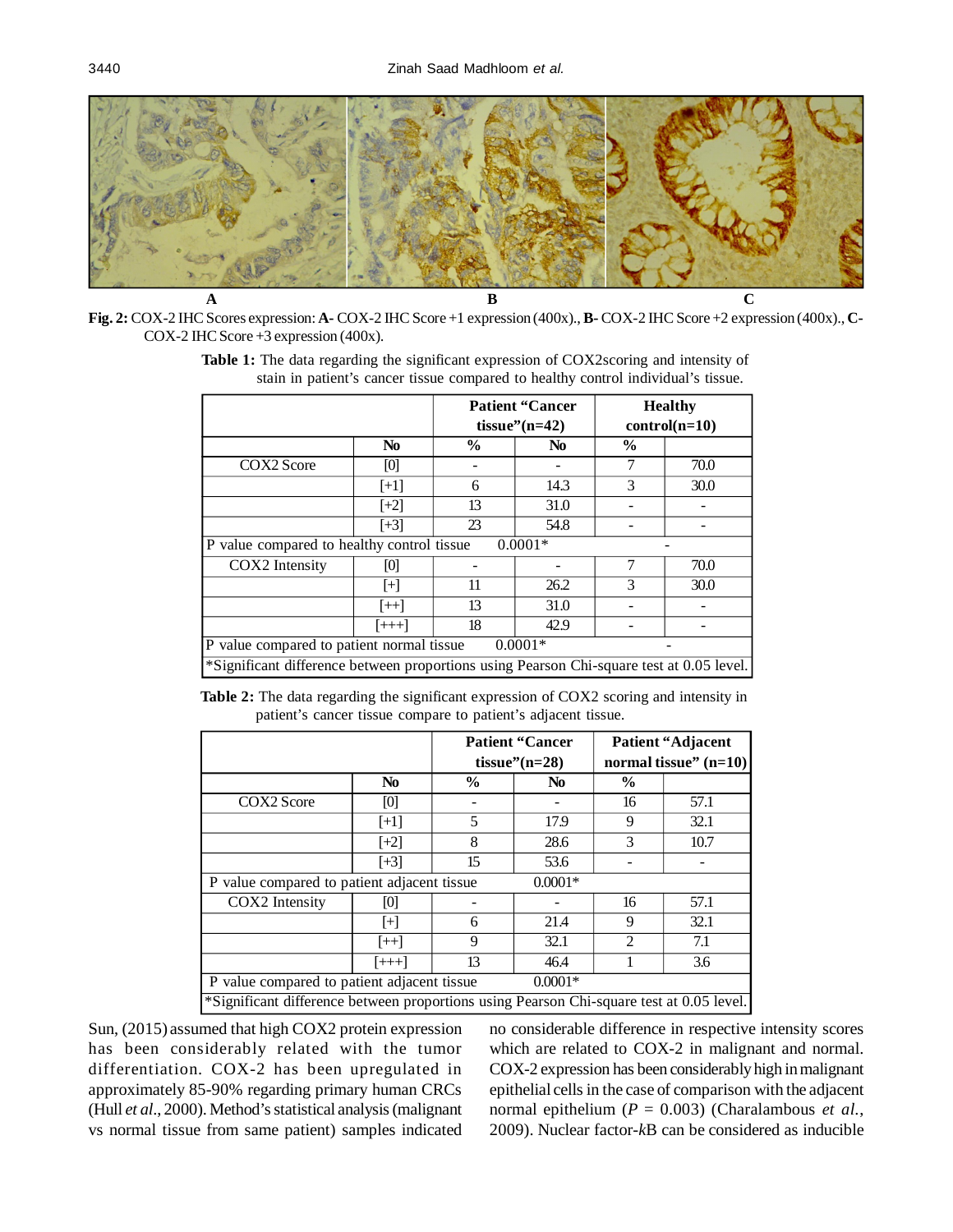Comparison of the expression levels of cox-2 in colorectal cancer tissue and adjacent non-cancerous tissues 3441

|                                                                                          |                |                             | <b>Patient "Adjacent"</b><br>normal tissue" $(n=28)$ | <b>Healthy</b><br>control $(n=10)$ |      |  |  |  |  |  |
|------------------------------------------------------------------------------------------|----------------|-----------------------------|------------------------------------------------------|------------------------------------|------|--|--|--|--|--|
|                                                                                          | N <sub>0</sub> | $\%$                        | N <sub>0</sub>                                       | $\frac{6}{9}$                      |      |  |  |  |  |  |
| COX2 Score                                                                               | [0]            | 16                          | 57.1                                                 | 7                                  | 70.0 |  |  |  |  |  |
|                                                                                          | $[+1]$         | 9                           | 32.1                                                 | 3                                  | 30.0 |  |  |  |  |  |
|                                                                                          | $[+2]$         | 3                           | 10.7                                                 |                                    |      |  |  |  |  |  |
|                                                                                          | $[+3]$         |                             |                                                      |                                    |      |  |  |  |  |  |
| P value compared to healthy control tissue<br>0.526                                      |                |                             |                                                      |                                    |      |  |  |  |  |  |
| COX2 Intensity                                                                           | [0]            | 16                          | 57.1                                                 | 7                                  | 70.0 |  |  |  |  |  |
|                                                                                          | [+]            | 9                           | 32.1                                                 | 3                                  | 30.0 |  |  |  |  |  |
|                                                                                          | $[++]$         | $\mathcal{D}_{\mathcal{L}}$ | 7.1                                                  |                                    |      |  |  |  |  |  |
|                                                                                          | $[+++]$        |                             | 3.6                                                  |                                    |      |  |  |  |  |  |
| 0.733<br>P value compared to healthy control tissue                                      |                |                             |                                                      |                                    |      |  |  |  |  |  |
| *Significant difference between proportions using Pearson Chi-square test at 0.05 level. |                |                             |                                                      |                                    |      |  |  |  |  |  |

**Table 3:** The data regarding of no significant association of expression COX2 scoring and intensity between the adjacent normal tissue of the patients and healthy control individuals.

**Table 4:** The data regarding no significant association between the expressions of COX2 scoring compared with age and gender

|         |                                                                                          | COX2 for Patient "Cancer tissue" (n=42) |                          |                |               |                |               | $COX2$ for Healthy controls $(n=10)$ |               |                |               |                |               |
|---------|------------------------------------------------------------------------------------------|-----------------------------------------|--------------------------|----------------|---------------|----------------|---------------|--------------------------------------|---------------|----------------|---------------|----------------|---------------|
|         |                                                                                          | [0& 1]                                  |                          | $[+2]$         |               | $[+3]$         |               | [0& 1]                               |               | $[+2]$         |               | $[+3]$         |               |
|         |                                                                                          | N <sub>0</sub>                          | $\frac{0}{0}$            | N <sub>0</sub> | $\frac{0}{0}$ | N <sub>0</sub> | $\frac{0}{0}$ | No                                   | $\frac{6}{9}$ | N <sub>0</sub> | $\frac{0}{0}$ | N <sub>0</sub> | $\frac{6}{9}$ |
| Age     | $<$ 50y                                                                                  | 2                                       | 33.3                     | 4              | 30.8          | 6              | 26.1          | 5                                    | 50.0          |                |               |                |               |
| (years) | $50 - 59$                                                                                | 4                                       | 66.7                     | 5              | 38.5          | 11             | 47.8          | $\overline{c}$                       | 20.0          |                | -             |                |               |
|         | $60 - 69$                                                                                |                                         | $\overline{\phantom{0}}$ | 4              | 30.8          | 3              | 13.0          | 2                                    | 20.0          |                | -             |                |               |
|         | $\Rightarrow 70y$                                                                        |                                         | -                        |                |               | 3              | 13.0          |                                      | 10.0          |                | -             |                |               |
|         | P value                                                                                  | 0.066                                   |                          |                |               |                |               |                                      |               |                |               |                |               |
| Gender  | Male                                                                                     | 4                                       | 66.7                     | 8              | 61.5          | 15             | 65.2          | 4                                    | 40.0          |                |               |                |               |
|         | Female                                                                                   | 2                                       | 33.3                     | 5              | 38.5          | 8              | 34.8          | 6                                    | 60.0          |                | -             |                |               |
|         | P value                                                                                  | 0.967                                   |                          |                |               |                |               |                                      |               |                |               |                |               |
|         | *Significant difference between proportions using Pearson Chi-square test at 0.05 level. |                                         |                          |                |               |                |               |                                      |               |                |               |                |               |

eukaryotic transcription factor that is of high importance in regulating the expression of many genes included in the inflammatory and immune responses (Bowie and O'Neil, 2000; Sha, 1998). Actually, NF- $\kappa$ B isn't single protein, yet small family regarding closely associated protein dimers, that are binding to common sequence motif referred to as *k*B site (Karin and Lin, 2002). There are 2 regulatory pathways which were specified to control protein's activity: canonical NF- $\kappa$ B pathway, that is typically triggered in response to the viral as well as microbial infections and being exposed to certain proinflammatory cytokines; and alternative pathway, that is triggered through specific members regarding TNF cytokine family (Karin and Lin, 2002). As soon as being in nucleus, NF-*k*B will have the ability of regulating many genes, such as COX2. A study conducted via Wu and Sun, (2015) indicated no considerable relation with COX2 expression and age or sex, yet the results indicated there have been considerable significant increase in the positive expression regarding COX2 in CRC in comparison to

the normal colorectal tissues. COX2 expression has been considerably related with the lymph node metastasis (Brown and DuBois, 2005). This might be due the fact that COX2 have the ability of: (1) increasing the production regarding prostaglandins as well as inhibiting the immune response of the body; (2) inhibiting the tumor cell apoptosis as well as promoting cell proliferation; (3) regulating the progression of cell cycle; (4) promoting the tumor angiogenesis; (5) increasing the expression related to matrix metalloproteinases in tumor cells; and (6) inducing activation regarding precursors that are related to the carcinogenic substances. Due to the fact that high expression of COX2 present in precancerous lesions as well as carcinoma *in situ* also being considerably high in comparison to normal tissue, it has been typically suggested that higher expression of COX2 is early event regarding the tumorigenesis. A study by Zhang *et al.*, (2002) specified the COX2 expression in 64 normal mucosal specimens, 116 primary CRC specimens, as well as 16 colon cancer metastases, and they indicated that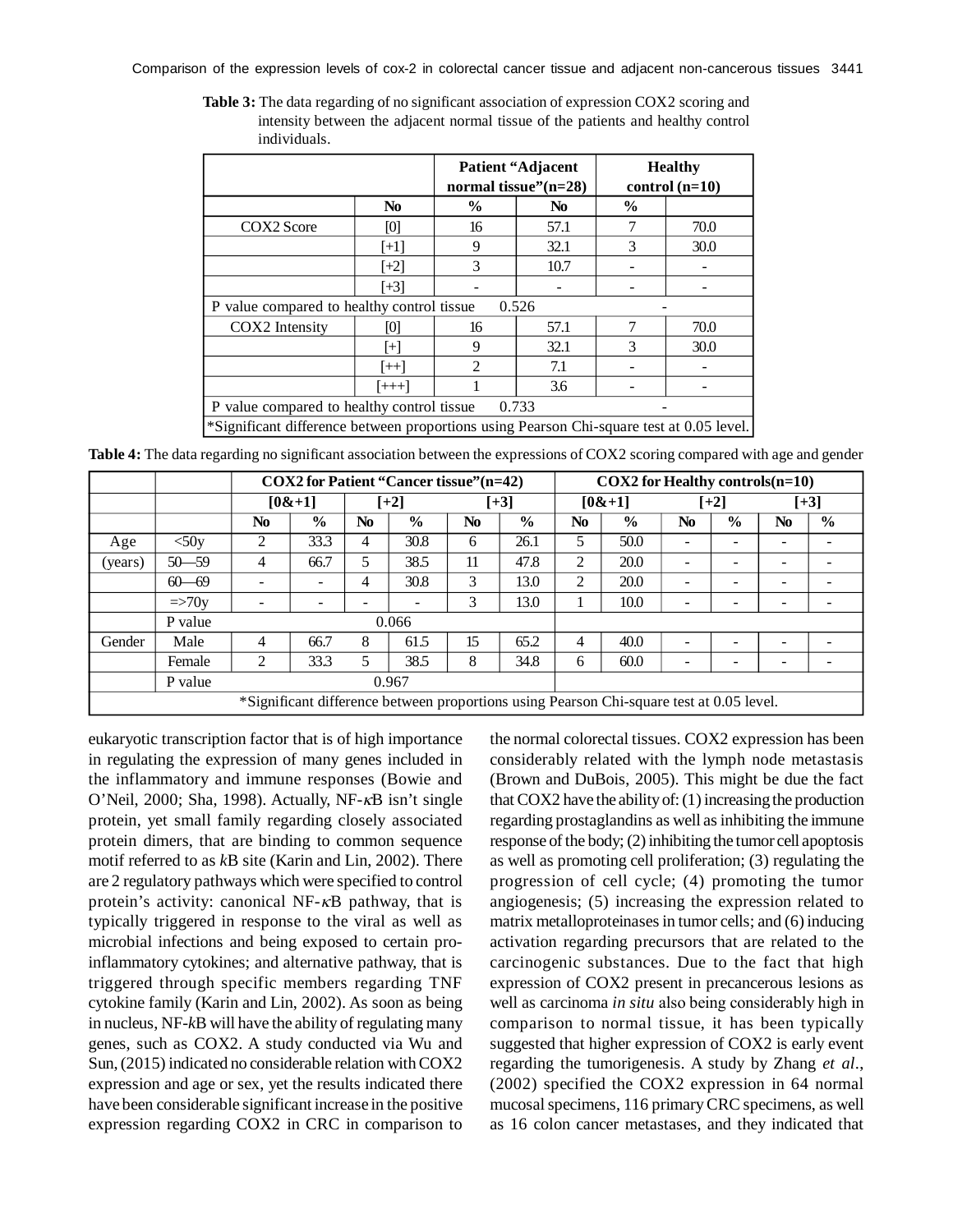positive rate related to the COX2 expression has been about 12% in normal mucosal tissues, 72% in the primary tumors, as well as about 100% in the colon cancer metastases. This work indicates that 2- and 4-year survival rates have been considerably low in COX2-positive group in comparison to COX2-negative group, which will indicate that COX2 over-expression has been positively related with metastasis and recurrence regarding CRC, and negatively with CRC's prognosis. Statistical analysis showed considerably high rating related to respective intensity scores for epithelium in CRC in comparison to controls (Mailhöfner *et al.*, 2003). In agreement with others (Joo *et al.*, 2002; Kazem *et al.*, 2014; Wu and Sun, 2015), no considerably relation has been indicated in this study, between COX2 expression scores and other clinic pathological parameters, such as age and gender.

# **Conclusion**

Detecting the diffuse COX-2 cytoplasmic expression in the colorectal carcinoma as well as the increased expression scores in the high tumor grades implicating that COX-2 could be early marker regarding the neoplastic transformation involved in progression or initiation of colorectal carcinoma. COX-2 could be marker of high importance to predict poor prognosis in patients with the CRC and could be utilized as possible therapeutic target in the CRC.

#### **References**

- Baron, J.A., B.F. Cole, R.S. Sandler, R.W. Haile, D. Ahnen, R. Bresalier, G. McKeown-Eyssen, R.W. Summers, R. Rothstein, C.A. Burke, D.C. Snover, T.R. Church, J.I. Allen, M. Beach, G.J. Beck, J.H. Bond, T. Byers, E.R. Greenberg, J.S. Mandel, N. Marcon, L.A. Mott, L. Pearson, F. Saibil and R.U. van Stolk (2003). A randomized trial of aspirin to prevent colorectal adenomas. *N. Engl. J. Med*., **348(10):** 891–9.
- Becker, N. (2003). Epidemiology of colorectal cancer. *Radiologe,* **43:** 98–104.
- Beissert, S., M. Bergholz, I. Waase, G. Lepsien, A. Schauer, K. Pfizenmaier and M. Krönke (1989). Regulation of tumor necrosis factor gene expression in colorectal adenocarcinoma: in vivo analysis by in situ hybridization. *Proc. Natl. Acad Sci. USA.,* **86(13):** 5064– 68.
- Bertagnolli, M.M., C.J. Eagle, A.G. Zauber, M. Redston, S.D. Solomon, K. Kim, J. Tang, R.B. Rosenstein, J. Wittes, D. Corle, T.M. Hess, G.M. Woloj, F. Boisserie, W.F. Anderson, J.L. Viner, D. Bagheri, J. Burn, D.C. Chung, T. Dewar, T.R. Foley, N. Hoffman, F. Macrae, R.E. Pruitt, J.R. Saltzman, B. Salzberg, T. Sylwestrowicz, G.B. Gordon, E.T. Hawk and APC Study Investigators (2006). Celecoxib for the prevention of sporadic colorectal adenomas. *N. Engl. J.*

*Med.,* **355(9):** 873-884.

- Bowie, A.G. and L.A. O'Neill (2000). Vitamin C inhibits NFkappaB activation by TNF via the activation of P38 mitogen-activated protein kinase. J. Immunol., **165:** 7180- 7188.
- Brown, J.R. and R.N. DuBios (2005). COX-2:a molecular target for colorectal cancer prevention. *J. Clin. Oncol.,* **23:** 2840- 2855.
- Bruno, A., L. Di Francesco, I. Coletta, G. Mangano, M.A. Alisi, L. Polenzani, C. Milanese, P. Anzellotti, E. Ricciotti, M. Dovizio, A. Di Francesco, S. Tacconelli, M.L. Capone and P. Patrignani (2010). Effects of af3442[n-(9-ethyl-9hcarbazol-3-yl)-2-(trifluoromethyl)benzamide], a novel inhibitor of human microsomal prostaglandin e synthase-1, on prostanoid biosynthesis in human monocytes *in vitro*. *Biochem Pharmacol.,* **79:** 974-981.
- Buchanan. F.G. and R.N. DuBois (2006). Connecting COX2 and wnt in cancer. *Cancer Cell,* **9:** 6-8.
- Chan, A.T., E.L. Giovannucci, E.S. Schernhammer, G.A. Colditz, D.J. Hunter, W.C. Willett and C.S. Fuchs (2004). A prospective study of aspirin use and the risk for colorectal adenoma. *Ann. Intern. Med*., **140(3):** 157–66.
- Charalambous, M.P., T. Lightfoot, V. Speirs, K. Horgan and N.J. Gooderham (2009). Expression of COX-2, NF-›B-P65, NF- ›B-P50 and IKKQ in malignant and adjacent normal human colorectal tissue. *Br. J. Cancer,* **101(1):** 106-115.
- Cianchi, F., C. Cortesini, P. Bechi, O. Fantappie, L. Messerini, A. Vannacci, I. Sardi, G. Baroni, V. Boddi, R. Mazzanti and E. Masini (2001). Up-regulation of cyclooxygenase2 gene expression correlates with tumor angiogenesis in human colorectal cancer. *Gastroenterology,* **121(6):** 1339-1347.
- Dimberg, J., A. Samuelsson, A. Hugander and P. Soderkvist (1999). Differential expression cyclooxygenase2 in human colorectal cancer. *Gut.,* **45:** 730-732.
- Eberhart, C.E., R.J. Coffey, A. Radhika, F.M. Giardiello, S. Ferrenbach and R.N. DuBois (1994). Up-regulation of cyclooxygenase-2 gene expression in human colorectal adenomas and adenocarcinomas. *Gastroenerology,* **107:** 1183-1188.
- Friedlich, M.S. and H.S. Stern (2000). Primary prevention: what can you tell your patient? *Surg. Oncol. Clin. N. Am*., **9:** 655–60; discussion 61–3.
- Galeazzi, F., P.A. Blennerhassett, B. Qiu, P.M. O'Byrne and S.M. Collins (1999). Cigarette smoke aggravates experimental colitis in rats. *Gastroenterology,* **117:** 877- 883.
- González-Quezada, B.A., U.F. Santana-Bejarano, A. Corona-Rivera, H.J. Pimentel-Gutiérrez, R. Silva-Cruz, C. Ortega-De-la-Torre, R. Franco-Topete, K. Franco-Topete, M.W. Centeno-Flores, V.M. Maciel-Gutiérrez, J.R. Corona-Rivera, J. Armendáriz-Borunda and L. Bobadilla-Morales (2018). Expression profile of NF-*k*B regulated genes in sporadic colorectal cancer patients. *Oncol. Lett*., **15(5):** 7344-7354.